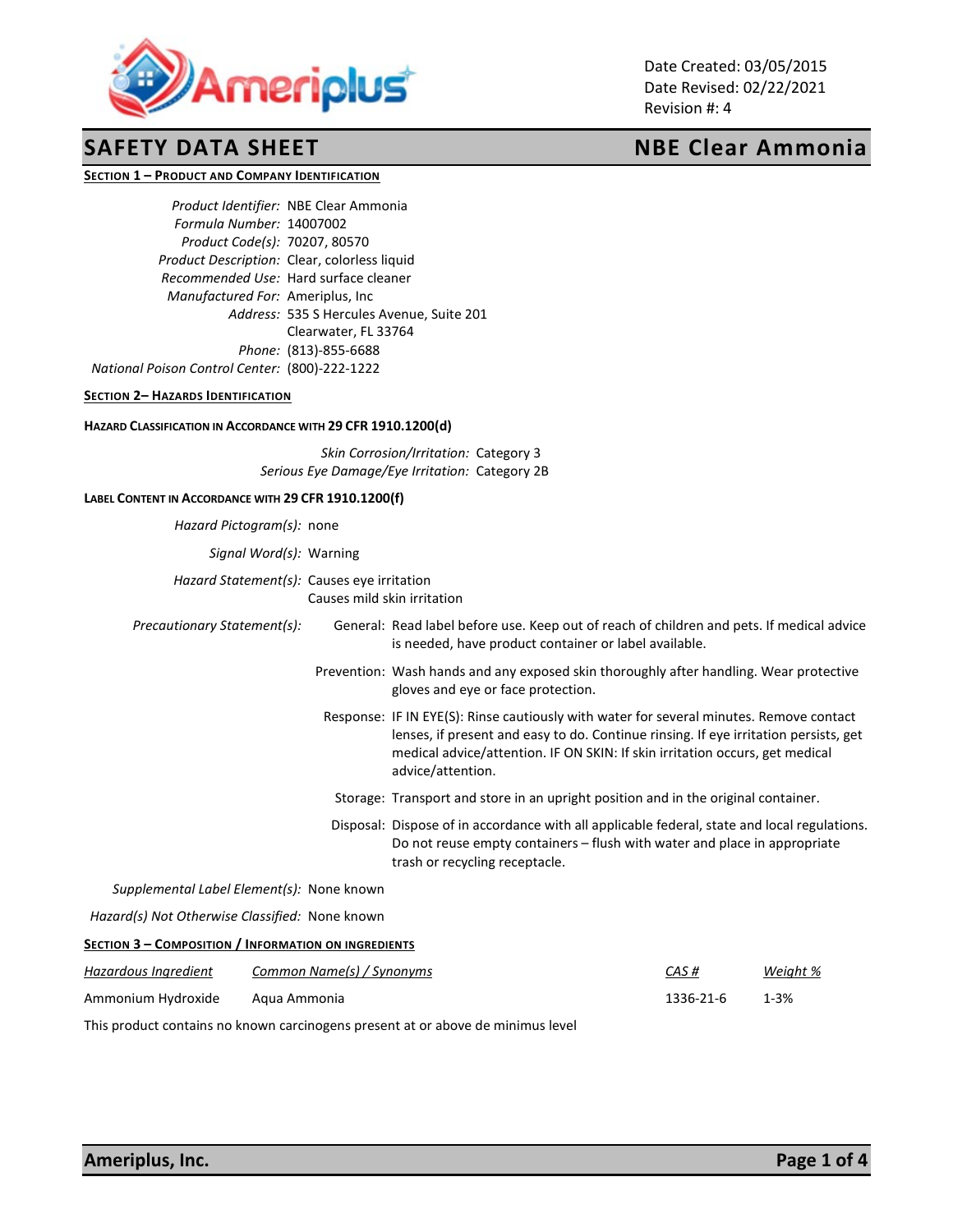

Date Created: 03/05/2015 Date Revised: 02/22/2021 Revision #: 4

# **SAFETY DATA SHEET NBE Clear Ammonia**

## **SECTION 4 – FIRST AID MEASURES**

|  | Eye Contact: Rinse cautiously with water for several minutes. Remove contact lenses, if present and easy |
|--|----------------------------------------------------------------------------------------------------------|
|  | to do. Continue rinsing. If eye irritation persists, get medical advice/attention.                       |
|  | Skin Contact: If skin irritation occurs, get medical advice/attention.                                   |

*Signs and symptoms of exposure:* Ingestion: may cause irritation to mouth, throat, esophagus and stomach – symptoms include nausea, vomiting, and/or diarrhea Eye Contact: may cause eye irritation with pain and/or redness Skin Contact: repeated or prolonged contact may irritate skin, particularly in sensitive individuals Inhalation: vapors may cause upper respiratory irritation resulting in coughing and sneezing, olfactory fatigue, labored breathing, and/or pulmonary edema *Notes to physician:* Contains ammonium hydroxide, which may release ammonia vapors. These vapors can

irritate eyes, skin, and mucous membranes

## **SECTION 5 – FIRE FIGHTING MEASURES**

| Extinguishing media: Foam, carbon dioxide, dry chemical – adding water to this product may generate<br>large amounts of heat – direct water spray may spread fire                                                                                                                                                                                                                                                           |
|-----------------------------------------------------------------------------------------------------------------------------------------------------------------------------------------------------------------------------------------------------------------------------------------------------------------------------------------------------------------------------------------------------------------------------|
| Special protective equipment for firefighters: Wear positive-pressure self-contained breathing apparatus (SCBA) and protective<br>fire-fighting clothing. If protective equipment is not available or not used, fight fire<br>from a protected location or safe distance                                                                                                                                                    |
| Specific hazards during fire-fighting: This product is not combustible, but containers may rupture in a fire situation.<br>Violent steam generation may occur upon application of direct water stream to<br>hot liquids. Thermal decomposition or burning may produce noxious and/or toxic<br>fumes including oxides or carbon and nitrogen. Incomplete combustion may form<br>carbon monoxide. Evacuate downwind personnel |

### **SECTION 6 – ACCIDENTAL RELEASE MEASURES**

*Spill response:* Do not touch or walk through spilled material. Stop leak(s) only if you can do so without risk. Prevent release into waterways, sewers, basements or confined areas. Dilute the spilled material with water. Flush spill area with water and cover with sand, clay or dry earth and transfer waste to labeled containers

*Other precautions:* Evacuate personnel and ventilate area around spill. Keep personnel upwind of spill. Only trained and properly protected personnel must be involved in clean-up operations. Use appropriate safety equipment

### **SECTION 7 – HANDLING AND STORAGE**

Keep out of reach of children and pets. Avoid contact with eyes, skin and clothing. Avoid breathing vapors. Do not ingest. Do not mix with other household chemicals, as hazardous gases could be released. Keep container closed when not in use and store in a cool, dry place. Do not reuse empty container. Do not expose product to extreme hot or cold temperatures

### **SECTION 8 – EXPOSURE CONTROLS AND PERSONAL PROTECTION**

### *Exposure Limits*

| Component          | List                         | <u>Type</u>               | Value            |
|--------------------|------------------------------|---------------------------|------------------|
| Ammonium Hydroxide | <b>OSHA</b><br><b>OSHA</b>   | PEL<br><b>STEL</b>        | 50 ppm<br>35 ppm |
|                    | <b>ACGIH</b>                 | TWA                       | 25 ppm           |
|                    | <b>ACGIH</b><br><b>NIOSH</b> | <b>STEL</b><br><b>TWA</b> | 35 ppm<br>25 ppm |
|                    | <b>NIOSH</b>                 | <b>IDLH</b>               | 300 ppm          |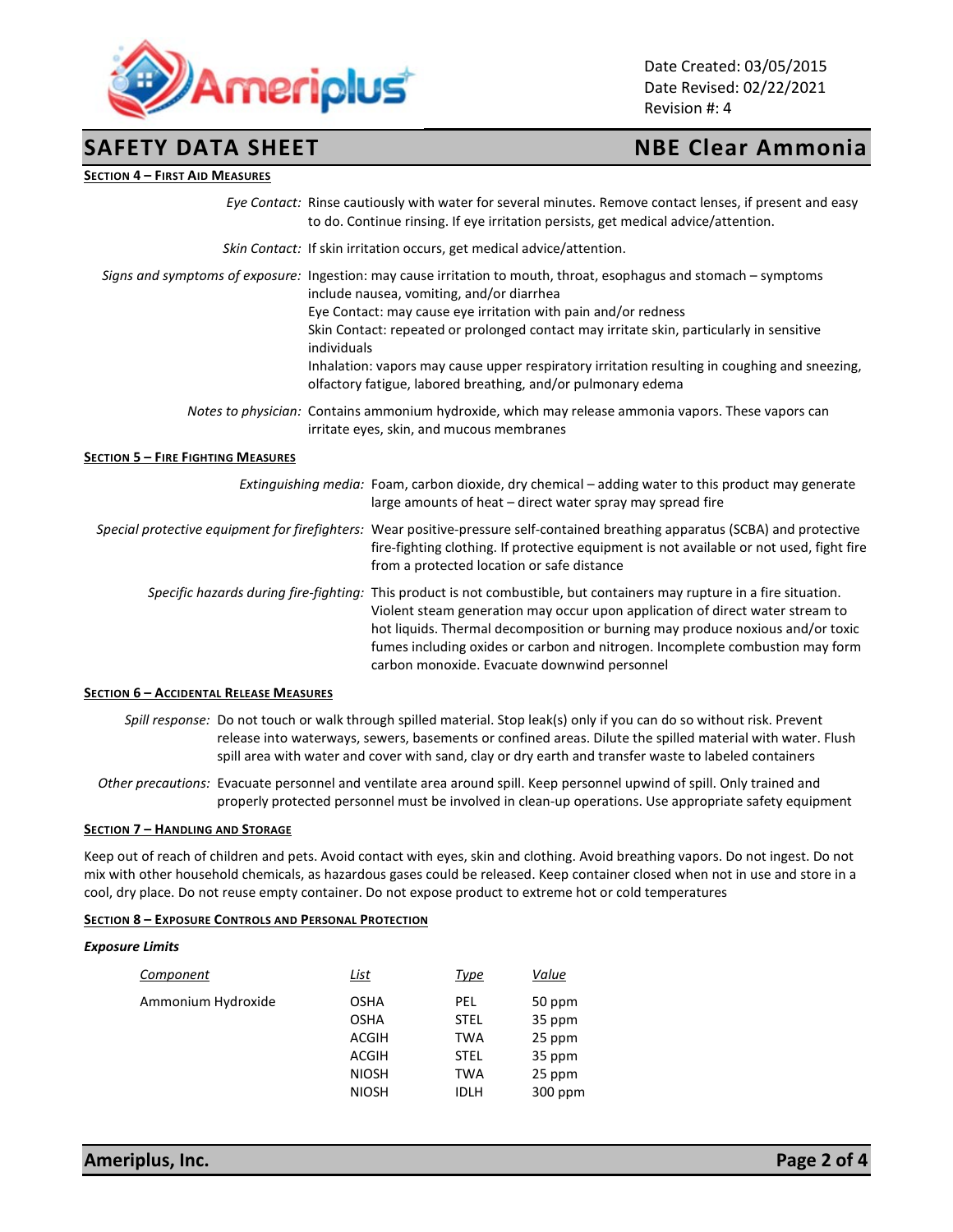

# **SAFETY DATA SHEET NBE Clear Ammonia**

Date Created: 03/05/2015 Date Revised: 02/22/2021 Revision #: 4

### *Engineering Controls*

Use in area with adequate ventilation to minimize exposure to product mist

### *Personal Protective Equipment (PPE)*

Safety glasses, splash goggles and/or face shields are required when handling large quantities of product. Wear chemicalresistant gloves if there is a potential for skin contact. In situations where exposure limits may be exceeded, a NIOSHapproved respirator is recommended

### **SECTION 9 – PHYSICAL AND CHEMICAL PROPERTIES**

|                                        | Appearance: Clear, colorless liquid | <i>Upper flammability limit:</i> Not available |  |
|----------------------------------------|-------------------------------------|------------------------------------------------|--|
|                                        | Odor: Pungent ammonia               | Lower flammability limit: Not available        |  |
|                                        | $pH: 10.9 + 0.2$                    | Specific gravity: $1.020 + 0.002$              |  |
| Melting/freezing point: < 32 °F        |                                     | Solubility in water: Complete                  |  |
|                                        | <i>Boiling point:</i> Not available | Partition coefficient: Not available           |  |
| Flash point: None                      |                                     | Auto-ignition temperature: Not available       |  |
| <i>Evaporation rate:</i> Not available |                                     | Decomposition temperature: Not available       |  |
| <i>Vapor pressure:</i> Not available   |                                     |                                                |  |

### **SECTION 10 – STABILITY AND REACTIVITY**

*Chemical stability:* Stable at normal use/storage conditions, will not hazardously polymerize

*Conditions to avoid:* Never mix with other chemicals that contain sodium hypochlorite, such as bleach

*Incompatible materials:* Do not mix with other chemicals, including strong acids, bases and oxidizers

*Hazardous decomposition products:* In a fire situation, will produce ammonia gas, nitrogen oxides and normal products of combustion

*Hazardous reaction possibility:* Possible with incompatible materials

### **SECTION 11 – TOXICOLOGICAL INFORMATION**

This product contains no known carcinogens. Likely routes of entry include inhalation, ingestion, skin contact, and eye contact.

*Signs and symptoms of exposure:* Ingestion: may cause irritation to mouth, throat, esophagus and stomach – symptoms include nausea, vomiting, and/or diarrhea Eye Contact: may cause eye irritation with pain and/or redness Skin Contact: repeated or prolonged contact may irritate skin, particularly in sensitive individuals Inhalation: vapors may cause upper respiratory irritation resulting in coughing and sneezing, olfactory fatigue, labored breathing, and/or pulmonary edema

|           | Acute toxicity, | Acute toxicity, |                        | Developmental | Reproductive | Genetic      |
|-----------|-----------------|-----------------|------------------------|---------------|--------------|--------------|
| Component | ingestion       | absorption      | Repeated dose toxicity | toxicity      | toxicity     | toxicity     |
| Ammonium  | 350 mg/kg,      | 1 mg/kg,        | may cause breathing    | No data       | No data      | Investigated |
| Hydroxide | LD50. rat       | LD50. rabbit    | disorders and/or lung  | available     | available    | as a         |
|           |                 |                 | damage                 |               |              | mutagen      |